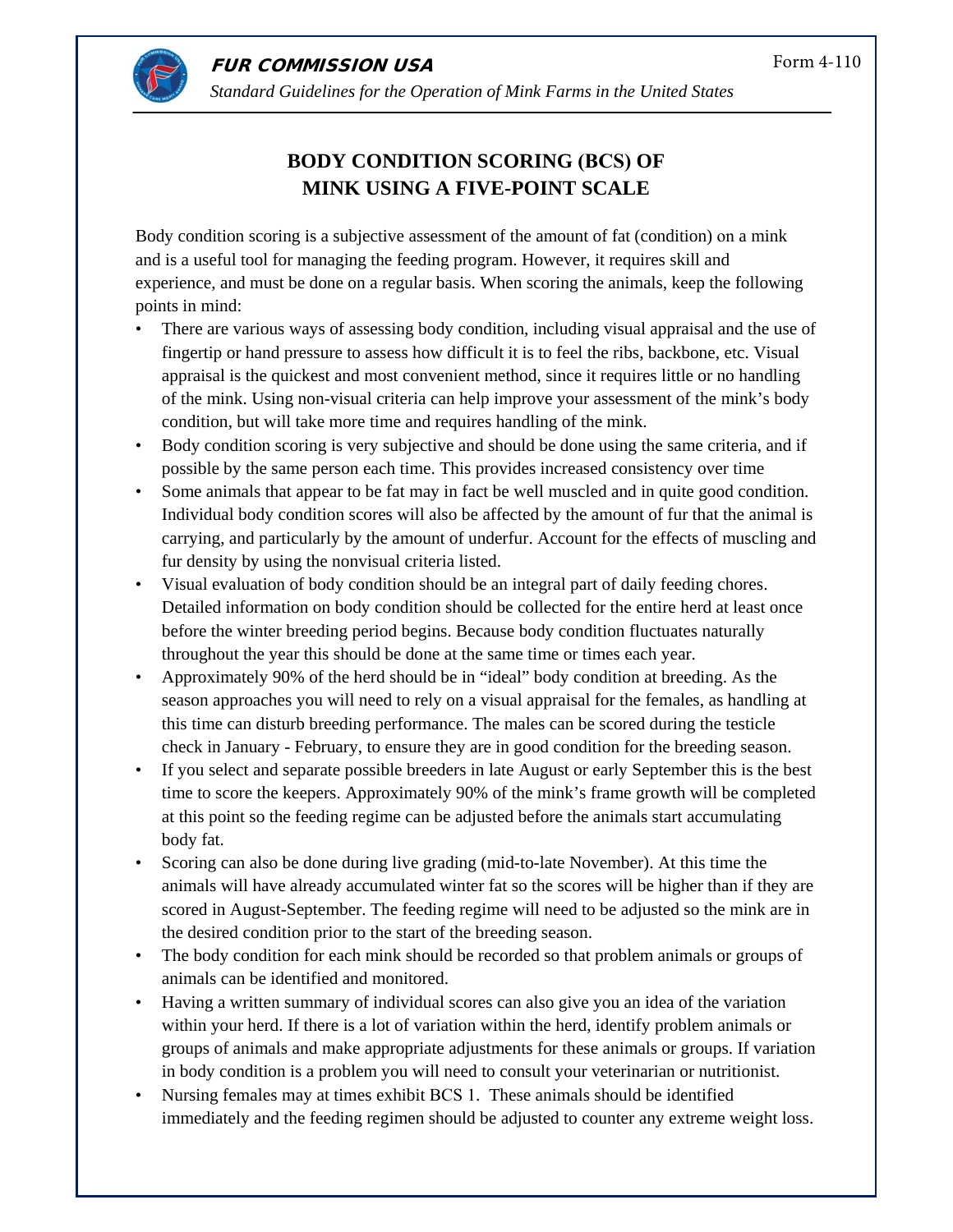



#### SCORE 1 – VERY THIN

- The mink has an emaciated appearance with decreased muscle mass.
- The animal has a thin neck and a clearly V-shaped body.
- There is no body fat and the stomach is sunk in.
- Shoulder and hip bones can be seen and the ribs are easily felt.\*

## SCORE 2 – THIN

- The mink has a thin neck and a V-shaped waistline.
- There is no subcutaneous body fat layer
- The shoulder and hip bones and ribs can be easily felt\*



SCORE 3 – IDEAL

- The mink has a slender neck and a straight body shape
- There is a slight amount of subcutaneous body fat
- The shoulder and hip bones and ribs can be easily felt.\*